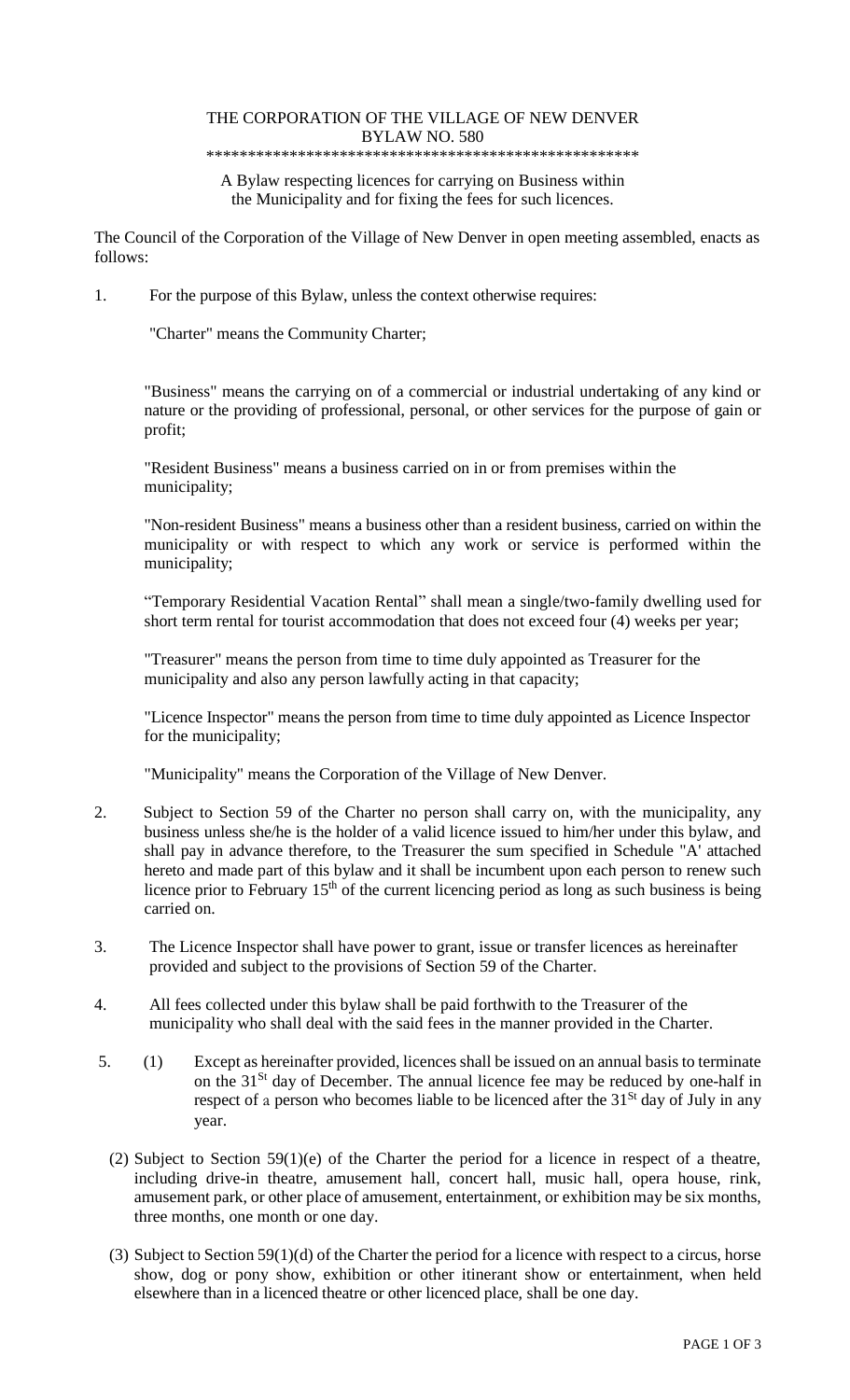- (4) The period for a licence in respect of horse racing shall be one day.
- (5) The period for a licence in respect of Temporary Residential Vacation Rental shall be for a term not to exceed four (4) weeks per year. Rentals running for the duration of four consecutive weeks shall require one business licence. Rentals not running for a period of four consecutive weeks shall require one business licence for each rental.
- 6. (1) Every licence granted pursuant to this bylaw shall be in the form of Schedule "B" attached hereto and made part of this bylaw.
	- (2) No person shall carry on business at two or more premises at the same time under one licence.
	- (3) No person shall change his place of business without first obtaining a transfer of his licence in respect thereto and the particulars of such transfer shall be endorsed on the licence by the Licence Inspector.
	- (4) The issuance of a licence shall not be deemed to be a representation by the municipality to the licensee that the business or proposed business complies with any or all applicable bylaws or enactments. The business owner remains responsible for ensuring compliance with all bylaws and enactments.
	- (5) The issuance of every Business Licence shall be accompanied by a Notice in the form of Schedule "C" attached hereto and shall be signed by the Licensee.
	- (6) No person operating a Temporary Residential Vacation Rental shall allow the operation of such business to disturb the peace and tranquillity of neighbouring residences. Such disturbances could result in the cancellation of present and future business licences.
- 7. Subject to the provisions of Section 59(1)(a) of the Charter, any person applying for a licence to carry on a "Resident Business" for the first time with respect to that particular business may be required by the Licence Inspector to give as security to the municipality by way of cash or a bond issued by a Bonding Company of Canada up to, but not exceeding, the amount of Five Hundred Dollars (\$500.00).
- 8. Subject to the provisions of Section 59(l)(b) of the Act, any person applying for a licence to carry on a "Non-resident Business" may be required by the Licence Inspector to give as security to the municipality by way of cash or a bond issued by a Bonding Company of Canada up to, but not exceeding, the amount of One Thousand Dollars (\$1,000.00).
- 9. The security referred to in Sections 7 and 8 of this bylaw shall be taken in the name of the municipality and shall be deposited with the Licence Inspector, together with the application for a licence and the prescribed fee.
- 10. Those businesses as provided under Section 61 of the Charter shall be exempt from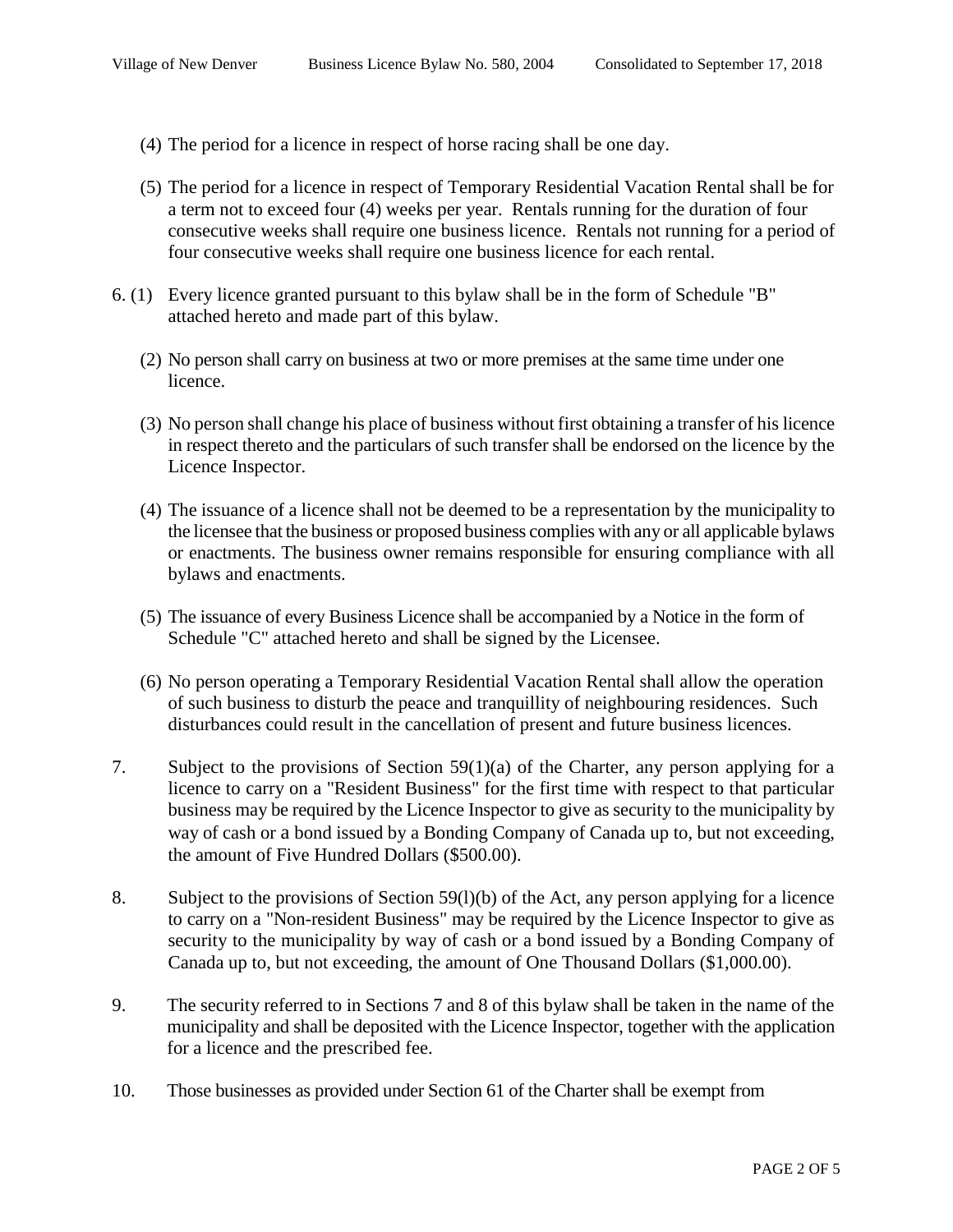licencing requirements.

- 11. The Licence Inspector shall have the power to suspend licences subject to the provisions of Section 60(5) of the Charter.
- 12. Every licencee under this bylaw shall permit reasonable access to the Licence Inspector to the premises at which the licenced business is being carried on for the purpose of ensuring that the requirements of this bylaw are being fulfilled.

## 13. PENALTY

- 13.1 Any person who violates any provisions of this bylaw, or who suffers or permits any act or thing to be done in contravention or violation of any of the provisions of this bylaw, or who neglects or refrains from doing anything required to be done by any provision of this bylaw, shall be guilty of an infraction thereof and upon summary conviction therefore, shall be liable to a fine and penalty not exceeding two thousand dollars (\$2,000.00), or in the alternative, to imprisonment for a period of time not exceeding six (6) months.
- 13.2 If any section, sub-section, sentence, clause, sub-clause or phrase of this bylaw is for any reason held to be invalid by the decision of any court of competent jurisdiction, such decision shall not affect the validity of the remaining portions of this bylaw.
- 14. This bylaw may be cited for all purposes as "Village of New Denver Business Licence Bylaw No. 580, 2004 and shall take effect on January 1, 2005.
- 15. Bylaw No. 515 cited as "Business Licence Bylaw No. 515,1999" and all amendments thereto are hereby repealed.

READ A FIRST TIME this 14<sup>th</sup> day of December, 2004.

READ A SECOND TIME this 14<sup>th</sup> day of December, 2004.

READ A THIRD TIME this 14<sup>th</sup> day of December, 2004.

RECONSIDERED AND FINALLY ADOPTED this 17<sup>th</sup> day of December, 2004.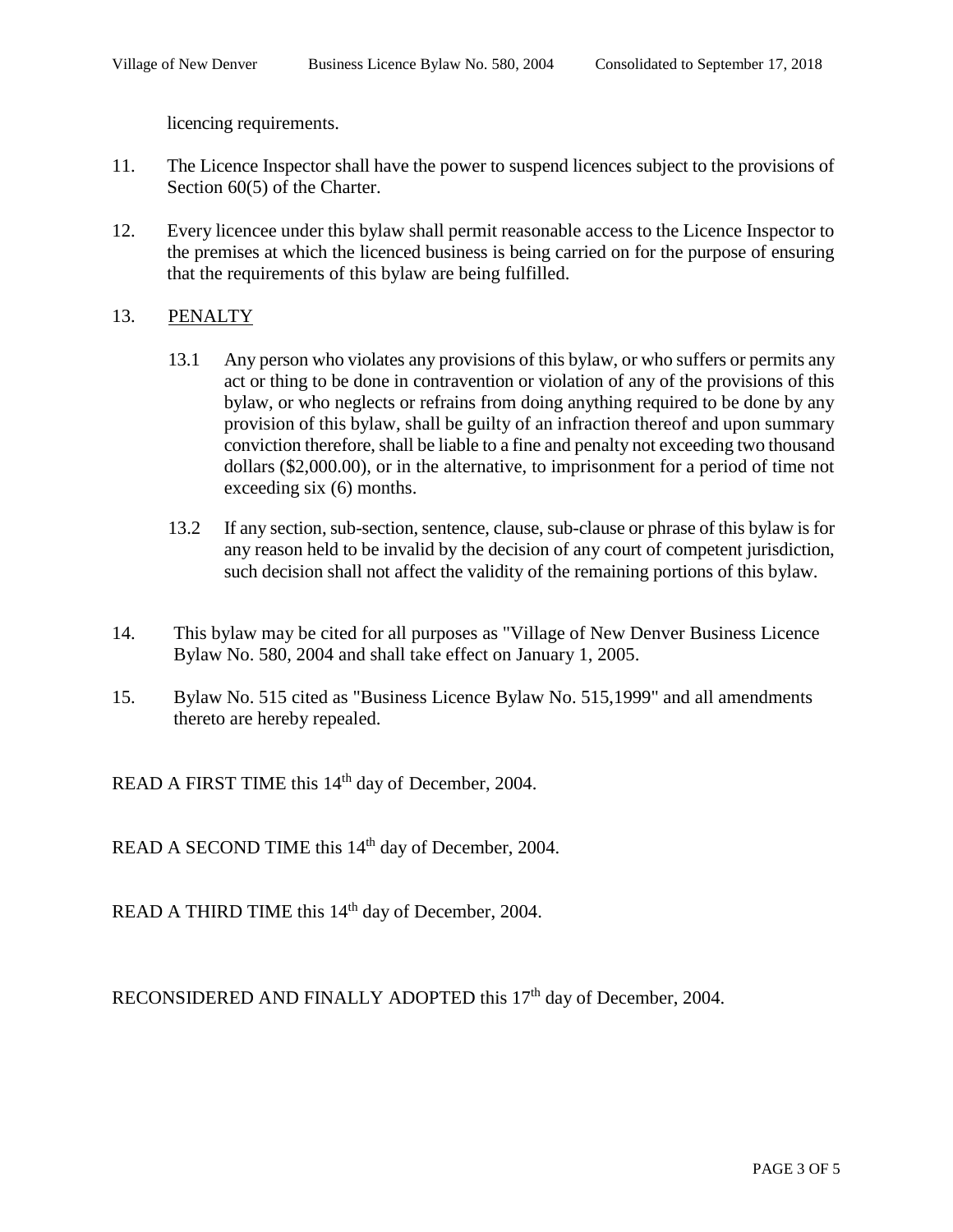## MAYOR CORPORATE OFFICER

Certified to be a true copy of Village of New Denver Business Licence Bylaw No. 580, 2004 and amendments thereto.

# CORPORATE OFFICER

List of Amending Bylaws:

| Bylaw:                                 | <b>Effective Date:</b> |
|----------------------------------------|------------------------|
| Village of New Denver Business Licence | June 26, 2007          |
| Amendment Bylaw No. 616, 2007          |                        |
| Fees and Charges Bylaw No. 699, 2016   | April 26, 2016         |